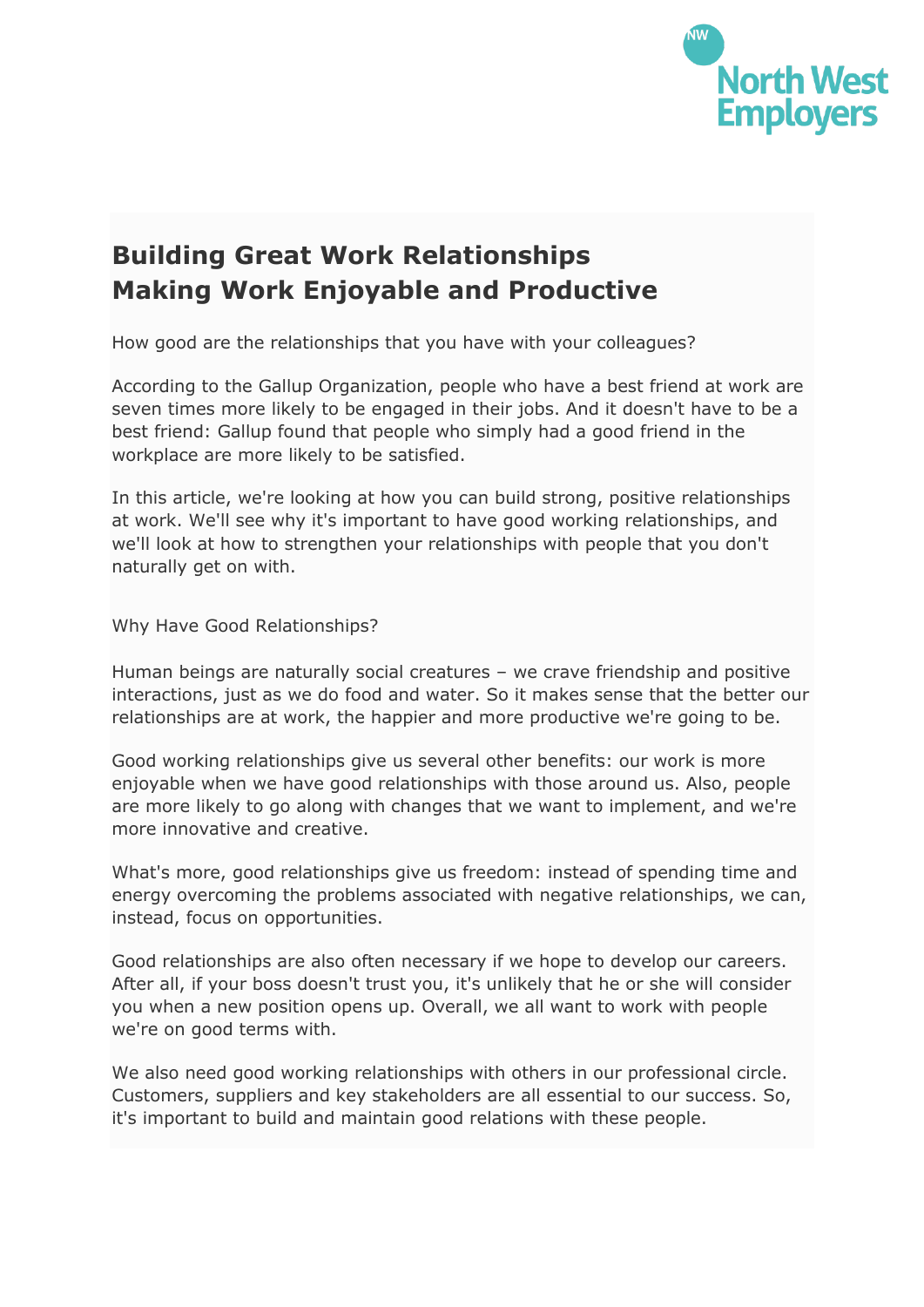

## Defining a Good Relationship

There are several characteristics that make up good, healthy working relationships:

- **Trust** This is the foundation of every good relationship. When you **[trust](https://www.mindtools.com/pages/article/newLDR_46.htm)** your team and colleagues, you form a powerful bond that helps you to work and communicate more effectively. If you trust the people you work with, you can be open and honest in your thoughts and actions, and you don't have to waste time and energy "watching your back."
- **Mutual Respect** When you respect the people who you work with, you value their input and ideas, and they value yours. Working together, you can develop solutions based on your collective insight, wisdom and creativity.
- **Mindfulness** This means taking responsibility for your words and actions. Those who are mindful are careful and attend to what they say, and they don't let their own negative emotions impact the people around them.
- **Welcoming Diversity** People with good relationships not only accept diverse people and opinions, but they welcome them. For instance, when your friends and colleagues offer different opinions from yours, you take the time to consider what they have to say, and factor their insights into your decision-making.
- **Open Communication** We communicate all day, whether we're sending emails and IMs, or meeting face to face. The better and more effectively you communicate with those around you, the richer your relationships will be. All good relationships depend on open, honest communication.

Where to Build Good Relationships

Although we should try to build and maintain good working relationships with everyone, there are certain relationships that deserve extra attention.

For instance, you'll likely benefit from developing good relationships with key stakeholders in your organization. These are the people who have a stake in your success or failure. Forming a bond with these people will help you to ensure that your projects and career, stay on track.

To find out who these people are, do a **[Stakeholder](https://www.mindtools.com/pages/article/newPPM_07.htm) Analysis** . Once you've created a list of colleagues who have an interest in your projects and career, you can devote time to building and managing these relationships. Clients and customers are another group who deserve extra attention. Think of the last time you had to **deal with an unhappy [customer](https://www.mindtools.com/pages/article/unhappy-customers.htm)** ; it was probably challenging and draining. Although you may not be able to keep everyone happy 100 percent of the time, maintaining honest, trusting